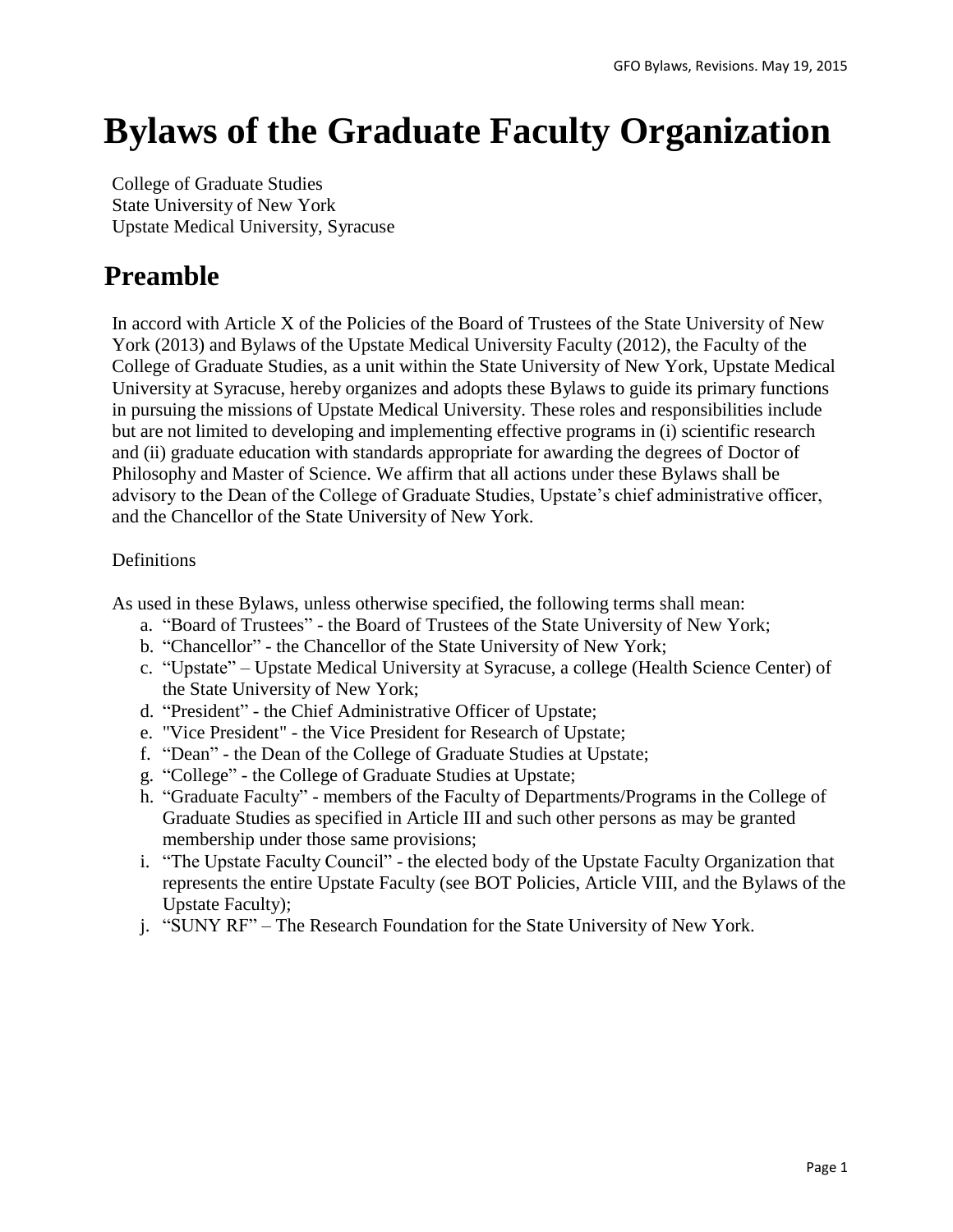### **Article I: Name**

The name of the organization representing all faculty in the College of Graduate Studies shall be "The Graduate Faculty Organization of the College of Graduate Studies, State University of New York, Upstate Medical University at Syracuse". This may be abbreviated below as GFO.

# **Article II: Responsibilities, Functions of the GFO**

The GFO shall be advisory to the Dean, with the following purposes:

- 1. To fulfill the obligation the Graduate Faculty to participate significantly in the initiation, development, and implementation of the educational, research, and service programs of the College (see Policies of Board of Trustees, 2013, Article VI).
- 2. To study and act on other matters relevant to the Graduate Faculty, including the educational policies of the College; this includes reports or recommendations from the Upstate Faculty Council, committees of the GFO, or individual GFO members.
- 3. To serve such other functions as may be determined by the Chancellor, the President, the Vice President for Research, or the Dean.

### **Article III: Membership in the GFO**

- 1. Voting membership
	- a. The voting membership of the Graduate Faculty Organization shall include the Chancellor, the President, and Vice President for Research of the State University of New York Upstate Medical University at Syracuse, the Dean of the College, the Chairperson, Vice Chairperson and Secretary of the Graduate Faculty Organization, the Chairpersons of Basic Science Departments, and Directors of Basic Science Graduate Programs (currently these programs are Cell & Developmental Biology, Biochemistry & Molecular Biology, Microbiology & Immunology, Neuroscience, Physiology, and Pharmacology).
	- b. Members of the full-time Faculty (supported by the State or SUNY RF) holding professorial rank in Departments and Programs of the College of Graduate Studies offering approved and authorized programs leading to the degrees of Doctor of Philosophy/Master of Science.
	- c. All others must meet the eligibility criteria below (Article III, Section 1.d) and be nominated by the Chairperson/Program Director of the above Graduate Program with which they are affiliated. Nominations will be acted upon by the Graduate Council, with final approval by the Dean (Article VI, Section 2.1b). The term of membership will be at the joint pleasure of the nominating department/program and the Graduate Council.
	- d. Criteria for nomination to voting membership in the Graduate Faculty Organization. Nominees must be employees of Upstate Medical University at Syracuse (supported by the State or SUNY RF, full- or part-time) with one of the following designations:
		- i. professorial rank with primary appointment in another College of Upstate Medical University and an adjunct appointment in one of the above programs; or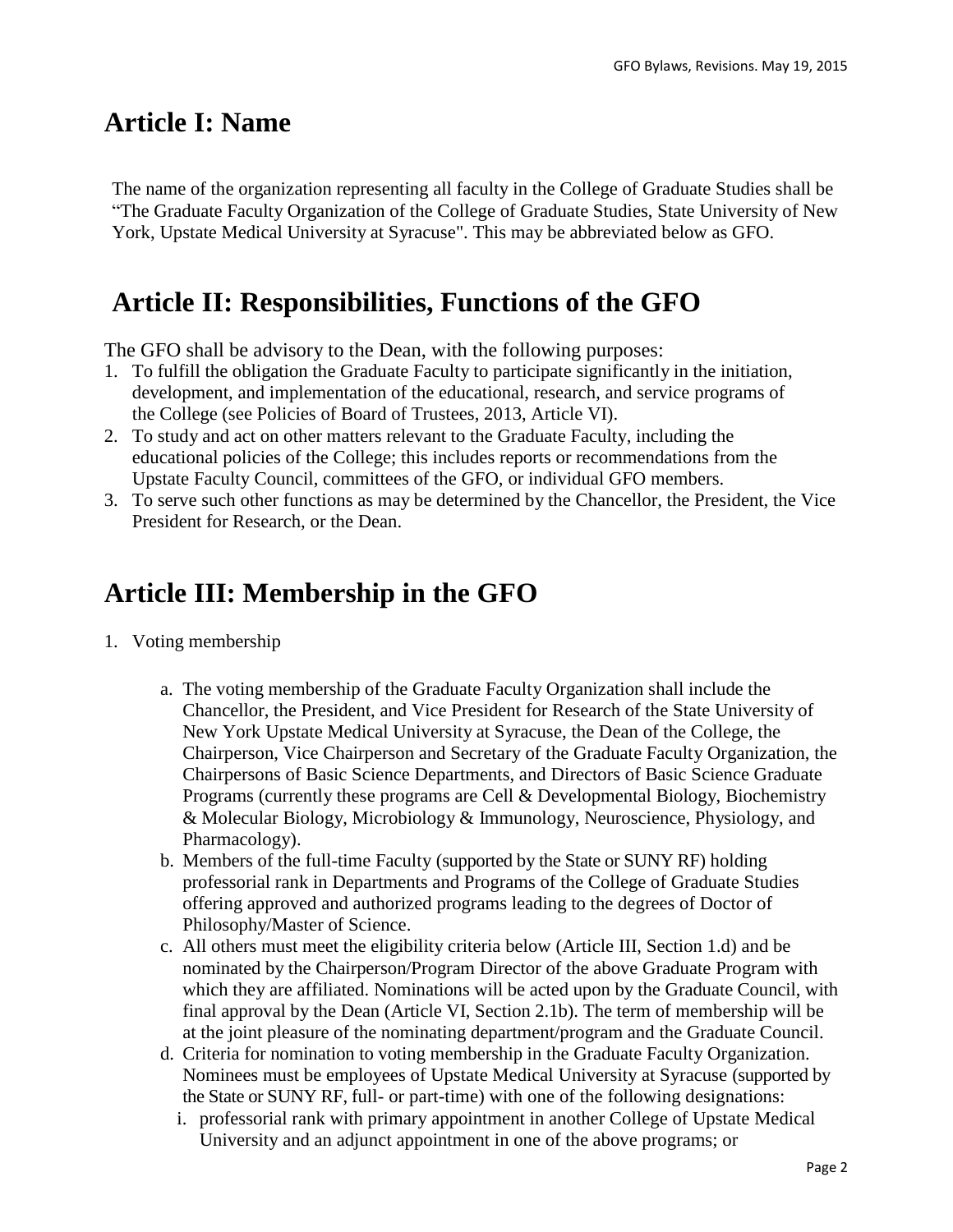ii. primary appointment in one of the authorized programs of the College of Graduate Studies with the title of "Lecturer" or of professorial rank preceded by a qualifying designation such as "Research" or "Adjunct", and who makes a significant contribution to the training of graduate students.

Nominees must also meet all the following criteria:

- iii.possess the terminal academic degree in the field, or recognition for substantive and distinctive contributions to the discipline involved;
- iv. have tangible evidence of ongoing productivity in scholarly research and/or creative activity; and
- v. have successful experience in (or potential for) teaching, counseling, and/or direction of students at the graduate level.
- 2. Non-voting Membership
	- a. Voluntary faculty not supported by SUNY RF
	- b. Part-time professional staff of the Office of Admissions and Student Affairs
	- c. Two of the elected officers of the Graduate Student Association.
	- d. Faculty from other colleges or universities with adjunct appointment in one of the authorized programs of the College of Graduate Studies.
- 3. Privileges of Voting Membership:
	- a. teaching and/or serving as the instructor of record in a graduate level course offered by a Graduate School department/program;
	- b. serving on student thesis advisory and thesis defense committees as chair, sponsor or voting member;
	- c. voting on curriculum issues pertaining to the specific department/program in which primary membership is held, such as curriculum requirements, course content, and changes in the specific guidelines of the graduate program;
	- d. serving, if elected, as a representative of his/her department/program on the Graduate Council or on any committee appointed by the Graduate Council, Graduate Faculty or Dean of the Graduate School;
	- e. voting in the election of members to the Graduate Council (Article VI, Section 1.e);
	- f. voting in the election of Officers to the Graduate Faculty Organization, and on general Graduate School issues.
- 4. Voting

a. Graduate School faculty holding either a primary appointment or an adjunct appointment may cast only one vote in the election of officers and on general Graduate School issues;

b. Qualified professionals who are not members of the Graduate Faculty Organization may teach graduate courses and serve on an individual student's advisory and/or thesis defense committee if approved by the Dean acting on a recommendation from the department/program responsible for the student's training. These approved professionals will have voting privileges on these committees but will not have the more general voting privileges afforded members of the Graduate Faculty Organization.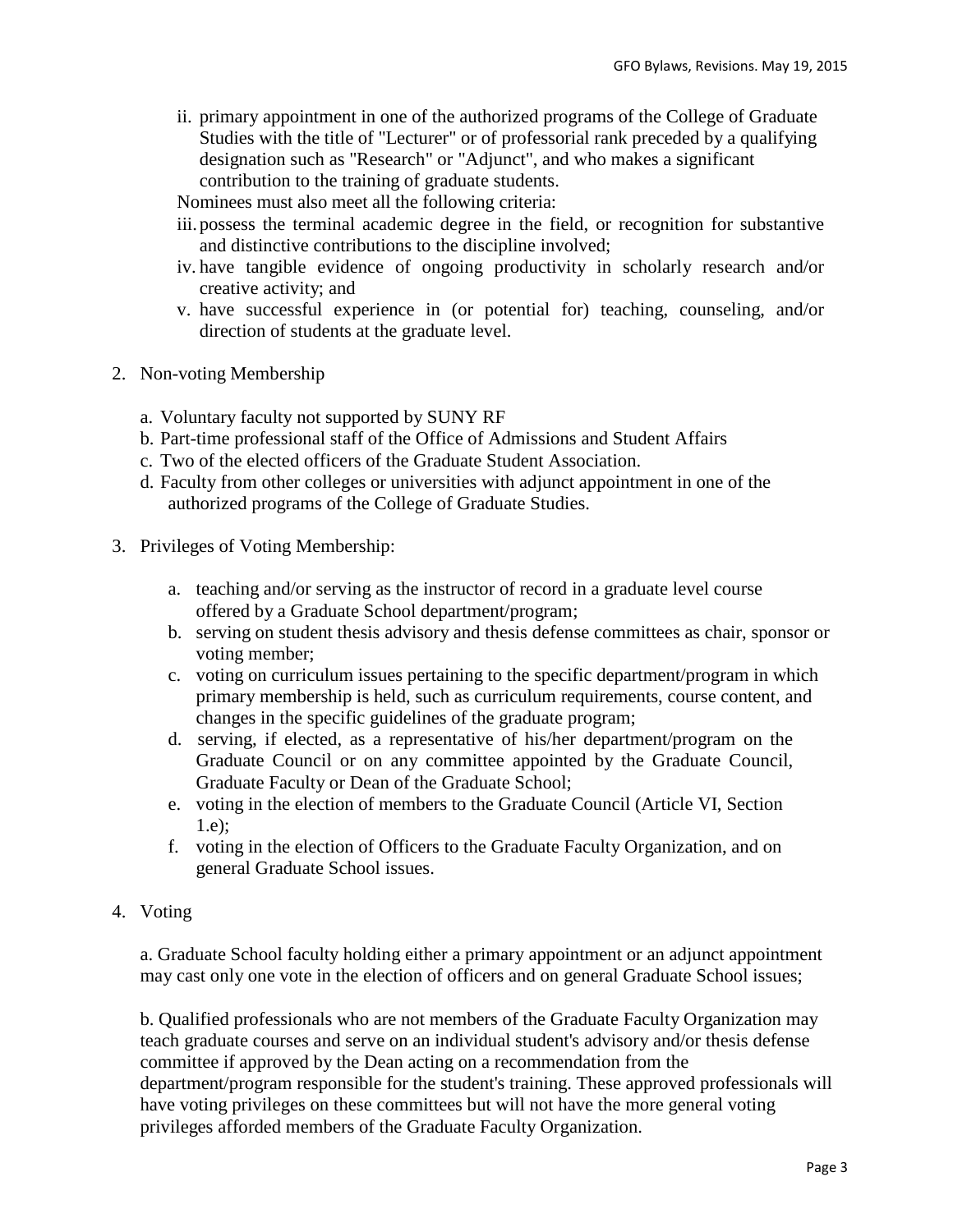# **Article IV: Officers of the Graduate Faculty Organization**

#### 1. Officers to be elected

There shall be a Chairperson, a Vice Chairperson and a Secretary of the Graduate Faculty Organization who shall be nominated and elected by the whole membership of the Graduate Faculty Organization (procedure outlined in Article VII, section 2).

#### 2. Terms of Office

- a. The Chairperson shall serve for three years and shall be eligible for re-election or for election to one term as Vice Chairperson or Secretary;
- b. The Vice Chairperson shall serve for three years and shall be eligible for re-election or for election to one term as Chairperson or Secretary;
- c. The Secretary shall serve for three years and shall not be eligible for re-election as Secretary, but shall be eligible for election to one term as Chairperson or Vice Chairperson;
- d. The officers shall take office at the close of the annual meeting of the full Graduate Faculty Organization in the year of their election;
- e. No person shall serve as an elected officer for more than six consecutive years. After such six-year period, eligibility for elected office is prohibited until two years have passed following those terms of office.
- 3. Vacancies
	- a. In the event that a vacancy or inability to serve occurs in the office of the Chairperson, the Vice Chairperson shall assume the duties of the Chairperson until the next annual meeting;
	- b. If such a vacancy or inability to serve occurs for both the Chairperson and Vice Chairperson, the Secretary will serve as Chairperson until the next annual meeting;
	- c. If a vacancy in the office of the Secretary shall occur, the Chairperson shall appoint a successor to serve until the next annual meeting.
	- d. If all officers' seats are vacant, the Executive Committee of the GFO (Article VII, Section 1) shall appoint interim officials, with approval of the Dean, to serve only until elections can be held at the next annual GFO meeting.
- 4. Duties of the Chairperson
	- a. Shall be the Presiding Officer at all meetings of the full Graduate Faculty Organization;
	- b. Shall participate as a member of the Graduate Council during his/her term of office;
	- c. Shall be an ex-officio member of all appointed committees of the Graduate Faculty;
	- d. Shall inform the Dean for consideration or appropriate referral, regarding actions by or recommendations of the Graduate Faculty Organization;
	- e. Shall represent the Graduate Faculty Organization as an *ex-officio*, nonvoting member on the Upstate Faculty Council;
	- f. Shall appoint 2 voting GFO members to serve as alternate members of the Upstate Faculty Council, for Council meetings that the GFO Vice Chairperson and/or Secretary are unable to attend.
	- g. Shall chair the Executive Committee of the Graduate Faculty (Article VII, Section 1);
	- h. May have such other duties and responsibilities as may be requested by the Graduate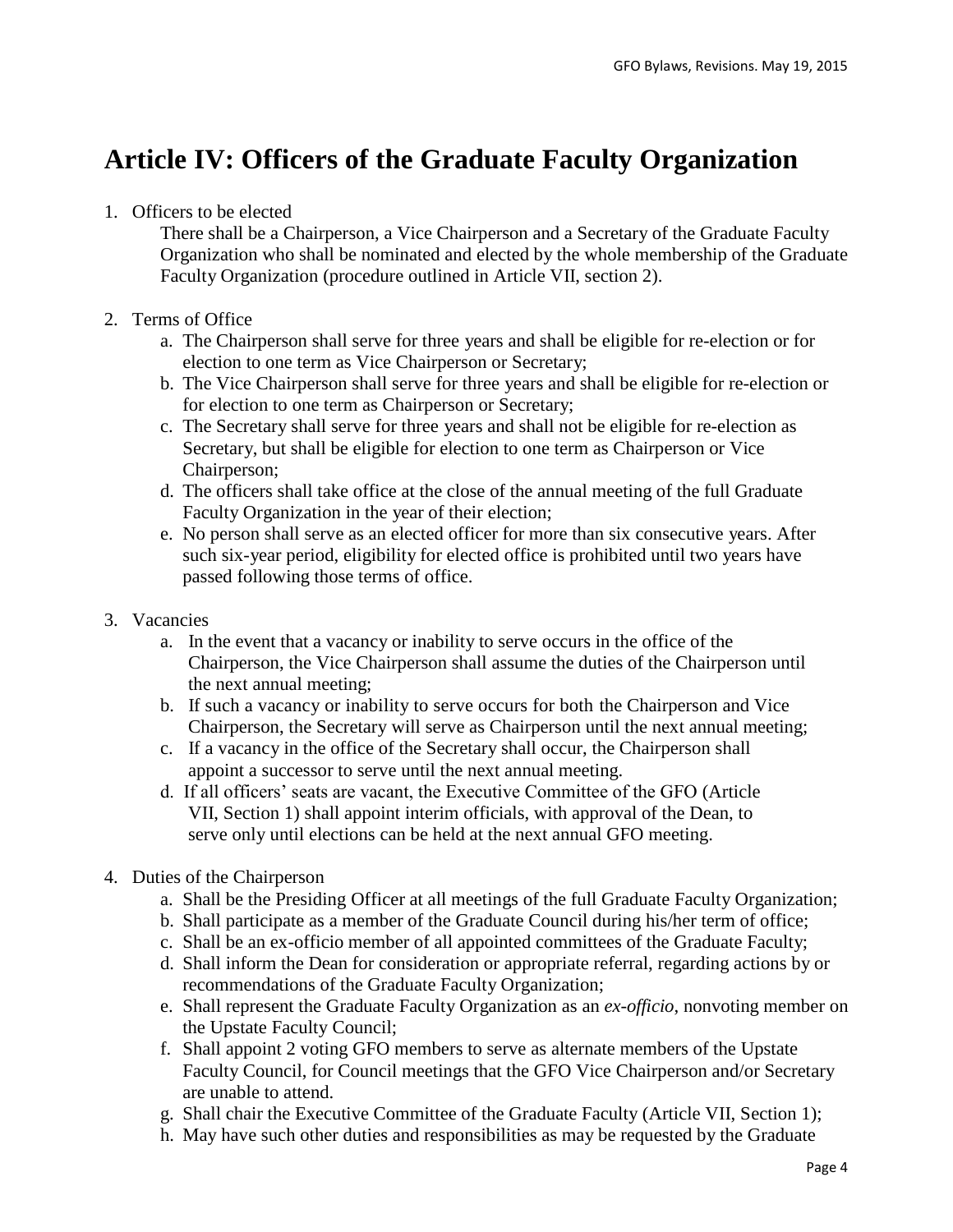Faculty or as specified by these Bylaws, as long as these do not conflict with the Bylaws of the Upstate Faculty Organization.

- 5. Duties of the Vice Chairperson:
	- a. Shall serve as Chairperson if the Chairperson is unable to serve;
	- b. Shall, as Vice Chairperson, be a member of the Graduate Council if not already a member by virtue of being a Chairperson or Director of an authorized program;
	- c. Shall serve as Vice Chairperson of the Executive Committee of the Graduate Faculty;
	- d. Shall represent the Graduate Faculty Organization as a voting member on the Upstate Faculty Council;
	- e. Shall have such other duties and responsibilities as may be requested by the Graduate Faculty, by the Chairperson, or as specified in these Bylaws.
- 6. Duties of the Secretary
	- a. Shall give proper notice to the Graduate Faculty of all GFO meetings;
	- b. Shall keep accurate and complete minutes of each meeting;
	- c. Shall, as Secretary, be a regular member of the Graduate Council only in the event that the Chairperson or the Vice Chairperson are already members by virtue of being a department chairperson or program director;
	- d. Shall, when requested, represent the Chairperson or Vice Chairperson at meetings and other occasions;
	- e. Shall serve as Secretary of the Executive Committee of Graduate Faculty;
	- f. Shall represent the Graduate Faculty Organization as a voting member on the University's Faculty Council;
	- g. Shall attend to all correspondence and perform such other duties as may be appropriate or specified by these Bylaws.

# **Article V: Meetings**

#### **Section 1. Meeting Schedule**

- 1. An annual meeting of the GFO should be held during the spring semester if there are significant issues for the agenda, including installment of newly-elected officers. The officers shall poll the membership for such agenda items. However, after polling GFO members and consulting with the Dean of the College, GFO officers may opt to forego the annual meeting if no significant issues for an agenda have been raised;
- 2. The annual meeting or other meetings may be called, as deemed desirable or necessary, by the GFO Chairperson, the Dean of the College, or by petition of 10 percent or more of voting GFO membership, or in the alternative, an agenda item may be identified for consideration;
- 3. In lieu of physical meetings, the GFO officers or Executive Committee may inform the entire membership of said agenda item(s) and initiate a discussion electronically that may culminate in a recommended action item (decision) to be voted upon by ballot, either at a physical meeting or electronically, as provided for in Section 2.

#### **Section 2. Meeting Agenda**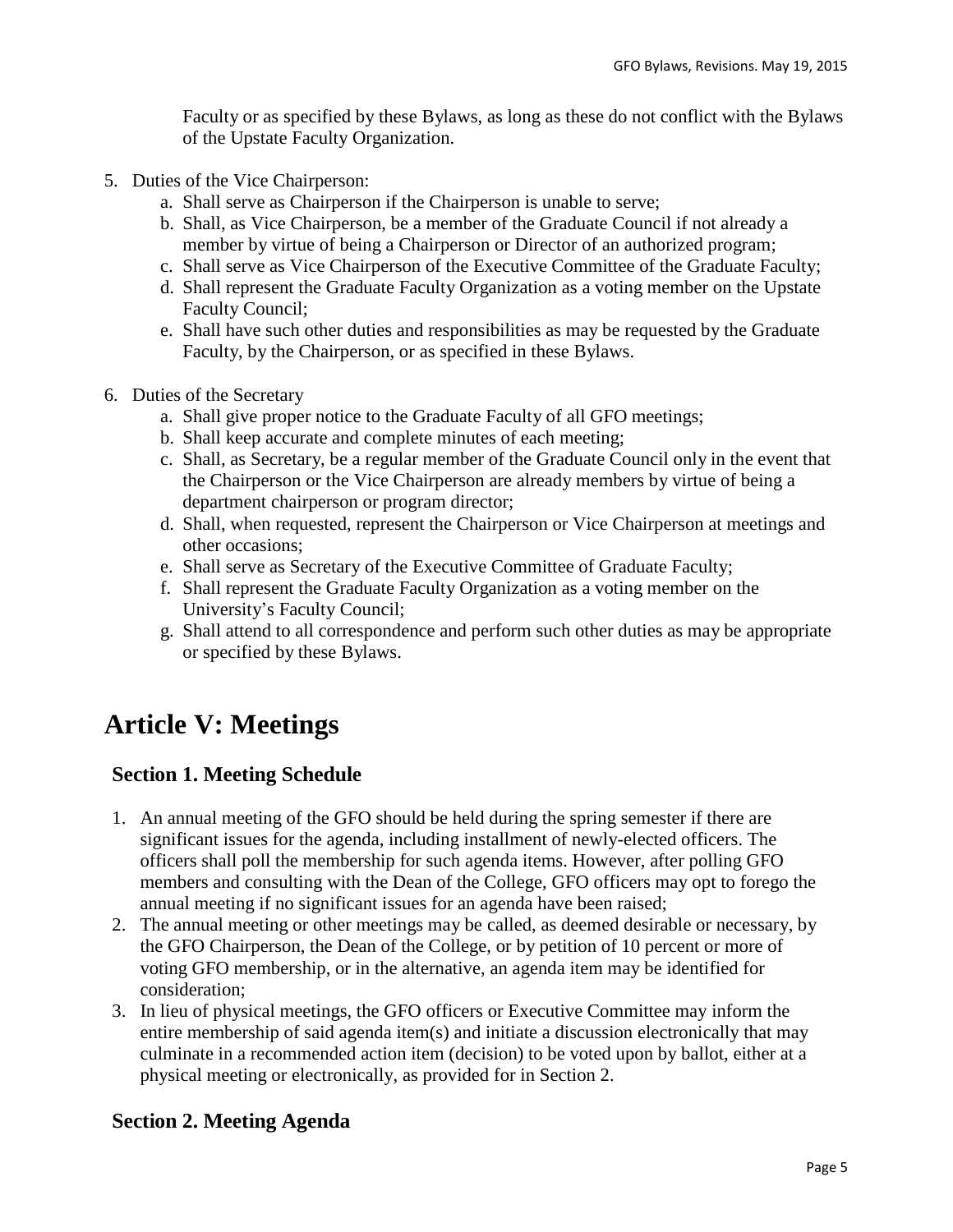- 1. The agenda for each meeting shall be prepared by the elected officers of the GFO, after conferring with the Dean;
- 2. The agenda shall be sent with the announcement of the meeting to the membership not less than 15 days in advance of a scheduled meeting;
- 3. Only agenda items may be considered for formal action at the meeting. Items not on the agenda may be discussed, but formal action will require either a ballot vote (by mail or email) of the entire membership of the Graduate Faculty Organization or the scheduling of another duly announced meeting;
- 4. Suggestions for the agenda may be submitted to an officer by a member of the Graduate Faculty Organization not less than 30 days in advance of a scheduled meeting.

#### **Section 3. Quorum**

The presence or electronic participation of twenty percent of GFO members will be considered a quorum for meetings of the Graduate Faculty Organization.

# **Article VI: Graduate Council**

#### **Section 1. Composition of the Graduate Council**

- 1) A Graduate Council, advisory to the Dean, shall be formed to include as voting members:
	- a. the Dean of the College, who shall chair the Graduate Council;
	- b. the Vice President for Research and the Dean of Student Affairs;
	- c. the Chairperson or Director (or his/her representative) of each of the departments/programs authorized to offer training for doctoral/master's degrees in the Basic Sciences. (This currently includes Cell & Developmental Biology, Biochemistry & Molecular Biology, Microbiology & Immunology, Neuroscience, Physiology, Pharmacology, and the MD/PhD program);
	- d. the Chairperson and Vice Chairperson of the GFO or their representatives. If a representative is needed, the first choice should be the Secretary if he/she is not already sitting on the Graduate Council for other reasons (*i.e.*, Article IV, Section 6.c.). Otherwise, the Chairperson or Vice Chairperson can choose any member of the GFO as temporary representative;
	- e. one other faculty member from each of the programs elected/appointed by that program's faculty members. This sub-group of the Graduate Council will also meet as part of the Executive Committee of the Graduate Faculty (Article VII, Section 1).

#### **Section 2. Duties of the Graduate Council**

1) The Graduate Council shall be advisory to the Dean as follows:

a. to review/approve proposals submitted by Departmental Chairpersons or Program Directors and/or other members of the Council for the establishment, modification or deletion of courses and programs leading to the doctoral or master's degree, and the periodic assessment of courses and programs for their effectiveness.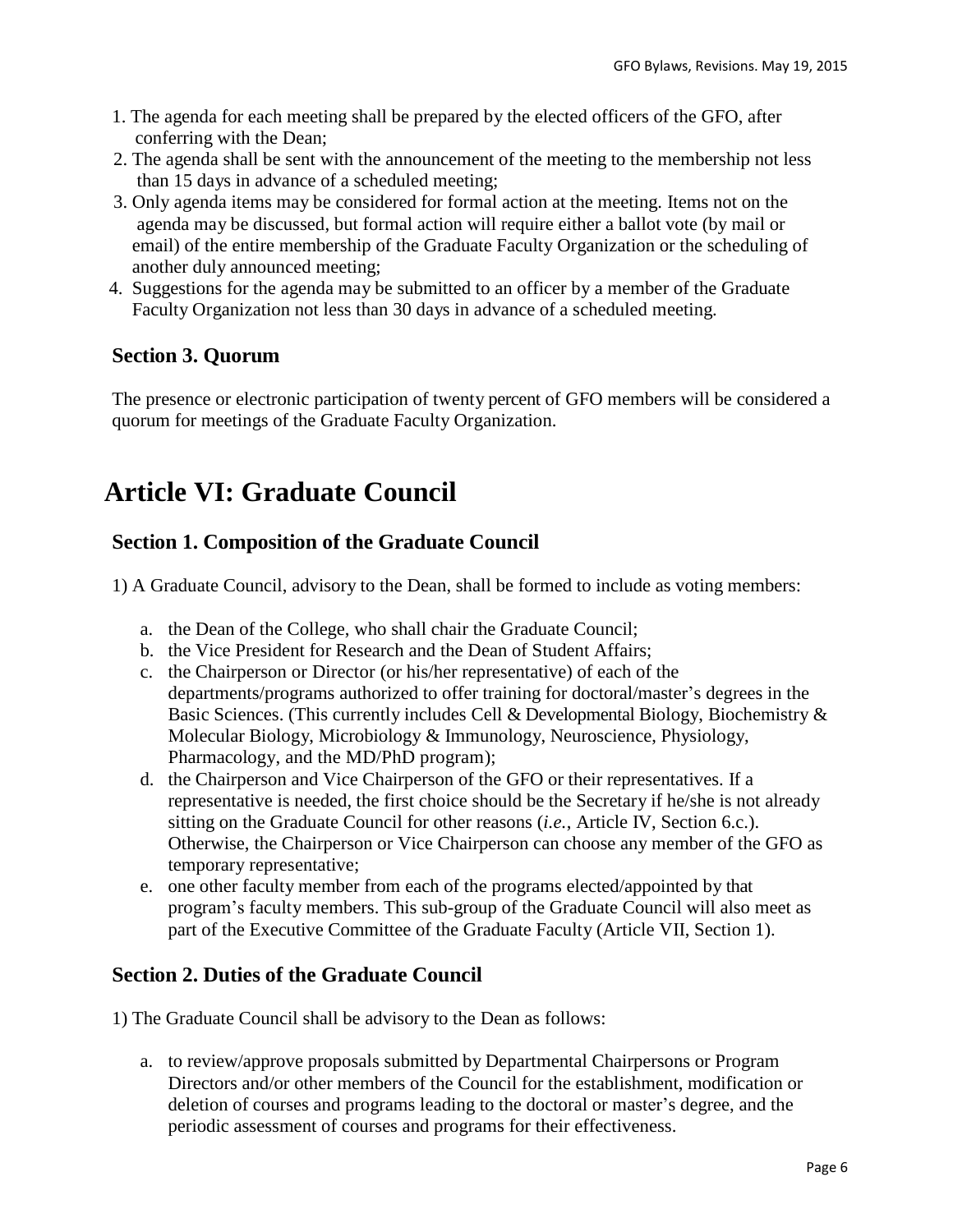- b. to recommend, in accordance with Article III, Section 1, those persons who are qualified for membership in the Graduate Faculty Organization, and to annually review the membership list with the purpose of keeping it current in accordance with the provisions of Article III, Section 1;
- c. to establish minimum qualifications and requirements for admission to the College of Graduate Studies and for admission to candidacy for the doctorate or master's degrees; but this shall not impair the right of individual departments/programs to make additional requirements of applicants for admission to and continuance in the various departments/programs;
- d. to establish rules and procedures governing the student's progress toward the doctorate or master's and to review each student's progress in that regard;
- e. to perform such other duties as may be requested by the Dean in the exercise of his/her administrative responsibilities.

# **Article VII: Committees of the GFO**

#### **Section 1. The Executive Committee of the Graduate Faculty**

- 1. The Executive Committee will consist of the GFO officers, with the same designated roles for the committee, and the elected representatives to the Graduate Council (Article VI, Section 1.e) from each of the Graduate departments/programs.
- 2. A priority function of the Executive Committee is to facilitate communication between the Graduate Council (and thereby the Dean's Office) and the Graduate Faculty organization, keeping each informed of the other's activities. As issues arise and are passed along, the Executive Committee may make recommendations. For instance, the Executive Committee may wish to argue in favor of the Graduate Faculty Organization's position on some issue at a meeting of the Graduate Council.
- 3. The Executive Committee shall meet as needed to serve the above liaison function. Before and after scheduled meetings of the Graduate Council, the Secretary shall poll committee members for agenda items. If any two GFO officers or any three members of the committee agree on issues for an agenda, a meeting will be scheduled.

#### **Section 2. The Elections Committee**

- 1. In February of each year requiring GFO elections (typically every 3 years), the Dean of the College of Graduate Studies will appoint a 4-5 person Elections Committee to supervise the nomination and election of the following officers:
	- a. Chairperson of the GFO, who also chairs the Executive Committee of the Graduate Faculty;
	- b. Vice-Chairperson of the GFO, who is also Vice-Chairperson of the Executive Committee of the Graduate Faculty;
	- c. Secretary of the Graduate Faculty Organization who is also Secretary of the Executive Committee of the Graduate Faculty;
	- d. Department/Program representatives to the Graduate Council, who also serve on the Executive Committee of the Graduate Faculty.
- 2. After soliciting and receiving the suggestions and recommendations of the Graduate Faculty, the Elections Committee shall nominate candidates for the offices given in Article